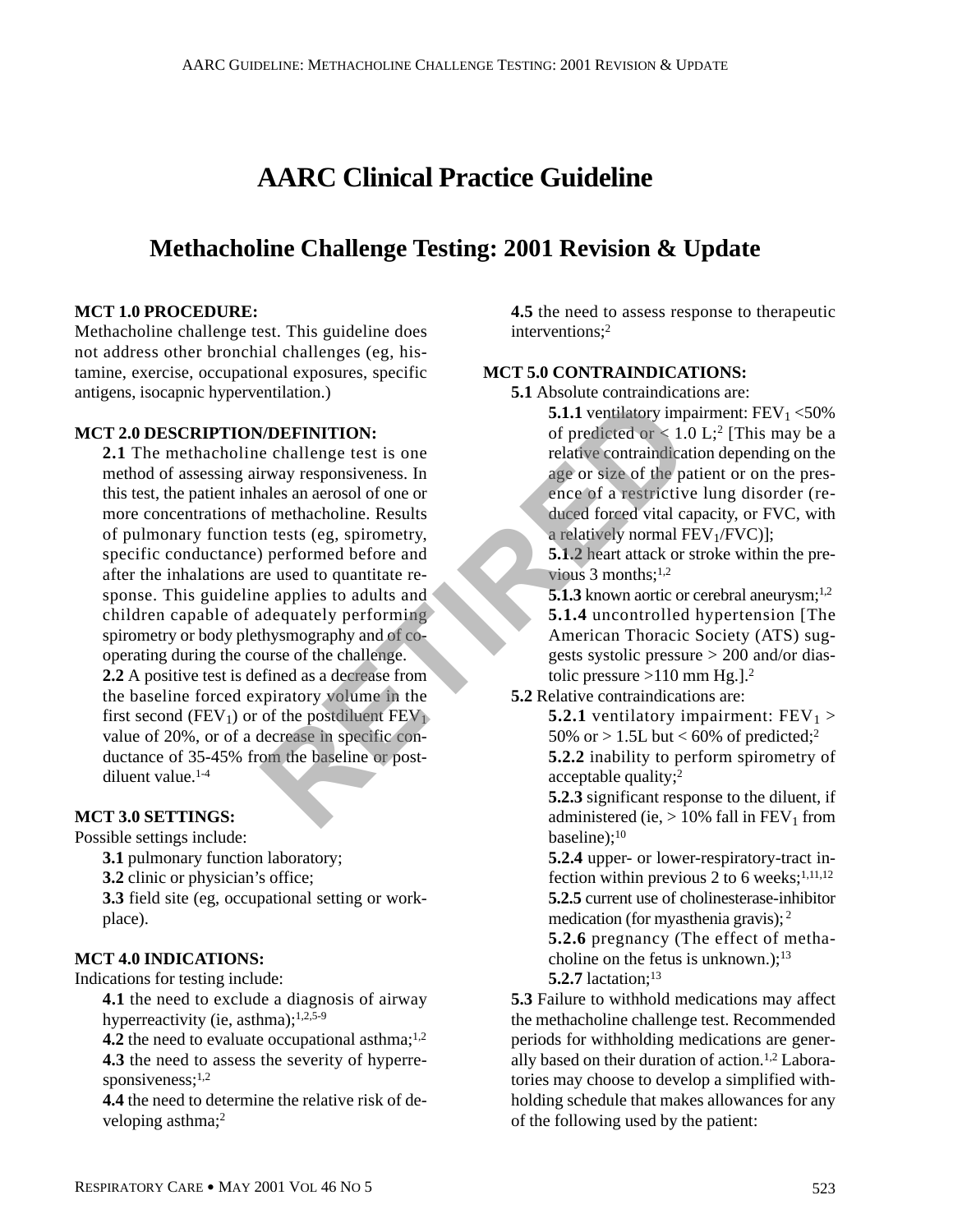| Agent                                       | Withholding Time                   |
|---------------------------------------------|------------------------------------|
| short-acting inhaled                        | 6-8 hours                          |
| bronchodilators                             |                                    |
| long-acting inhaled                         | 48 hours                           |
| bronchodilators (eg: salmeterol,            |                                    |
| formoterol)                                 |                                    |
| anticholinergic aerosols                    | 24 hours                           |
| (eg: ipratropium)                           |                                    |
| tiotropium                                  | up to 1 week <sup>14</sup>         |
| disodium cromoglycate                       | 8 hours                            |
| nedocromil                                  | 48 hours                           |
| oral beta <sub>2</sub> -adrenergic agonists | 24 hours                           |
| theophyllines, depending on                 | $12-48$ hours                      |
| specific preparation <sup>2</sup>           |                                    |
| leukotriene modifiers                       | $24$ hours <sup>2</sup>            |
| corticosteroids, inhaled or oral            | Duration of effect                 |
| (may decrease                               | is unknown but                     |
| hyperresponsiveness)                        | may be prolonged. <sup>15,16</sup> |

**5.4** Foods: Ingestion of coffee, tea, cola drinks, chocolate, or other foods containing caffeine may decrease bronchial responsiveness. These substances should be withheld on the day of test. **5.5** Other factors that may confound results include:

- **5.5.1** smoking,<sup>17</sup>
- **5.5.2** occupational sensitizers,<sup>18</sup>
- **5.5.3** respiratory infection, <sup>11,12</sup>
- **5.5.4** specific antigens,<sup>19</sup>

**5.5.5** vigorous exercise.<sup>20-22</sup> (Performing other bronchial challenge procedures or exercise testing immediately prior to methacholine challenge may affect interpretation.)

### **MCT 6.0 HAZARDS/COMPLICATIONS:**

Possible hazards or untoward reactions include:

**6.1** bronchoconstriction, hyperinflation, severe coughing;

**6.2** hazards associated with spirometry, such as dizziness, light-headedness, chest pain;<sup>23</sup>

**6.3** possible exposure of testing personnel to provocative substance.

#### **MCT 7.0 LIMITATIONS OF METHOD & VALIDATION OF RESULTS:**

**7.1** Limitations of pulmonary function testing used to quantitate response including intralaboratory variability for each pulmonary function test variable:

**7.1.1** In some patients, spirometry may

not be sensitive enough or specific enough to detect response, and other measurements such as airways resistance  $(R<sub>aw</sub>)$  and/or specific conductance  $(sG<sub>aw</sub>)$ may be used. Differences of opinion exist regarding the spirometric values that best track response in particular airways.1,2,24

**7.1.2** Deep inspiration taken while performing spirometry variably alters bronchial tone and may result in either bronchoconstriction or bronchodilatation.<sup>25-27</sup>

**7.1.3** Poor patient effort during pulmonary function testing can produce false-positive results and make interpretation more difficult or impossible. Results from spirometry should be acceptable according to the most recent ATS recommendations, and the quality of the flowvolume curves should be examined after each maneuver.<sup>2,28</sup>

**7.1.4** Spirometry should be performed according to the current acceptability guidelines of the ATS. Alternatively, the expiratory maneuver can be shortened to about 2 seconds after the methacholine doses are inhaled if  $FEV<sub>1</sub>$  is the only outcome measure. If this shortened expiratory maneuver is used, care should be taken to assure that the inspiration is maximal.2 After the inhalation of diluent (if used) and of each dose of methacholine,  $FEV<sub>1</sub>$  measurements should be made at 30 and 90 seconds after the last inhalation. The time interval between doses should be standardized at 5 minutes to keep cumulative effect constant. 24 hours<sup>2</sup><br>
tion more difficult of<br>
is unknown but<br>
in more difficult of<br>
is unknown but<br>
may be prolonged.<sup>15,16</sup><br>
is unknown but<br>
may confing to the most<br>
mendations, and the<br>
volume curves shoul<br>
cording to the domaini

**7.2** A limitation of the method is the variability due to the effects of various factors including medications, time of day, and differences in technique and equipment.

**7.3** Inconsistencies in technique and equipment can affect the amount of agonist reaching the airways and, thus, the subject's response making meaningful interpretation difficult or impossible. Factors influencing response that must be controlled and held constant across testing include nebulizer output and particle size, volume inhaled, length of breath-hold, and inspiratory flow.2,29,30

**7.4** If clinical suspicions are not confirmed by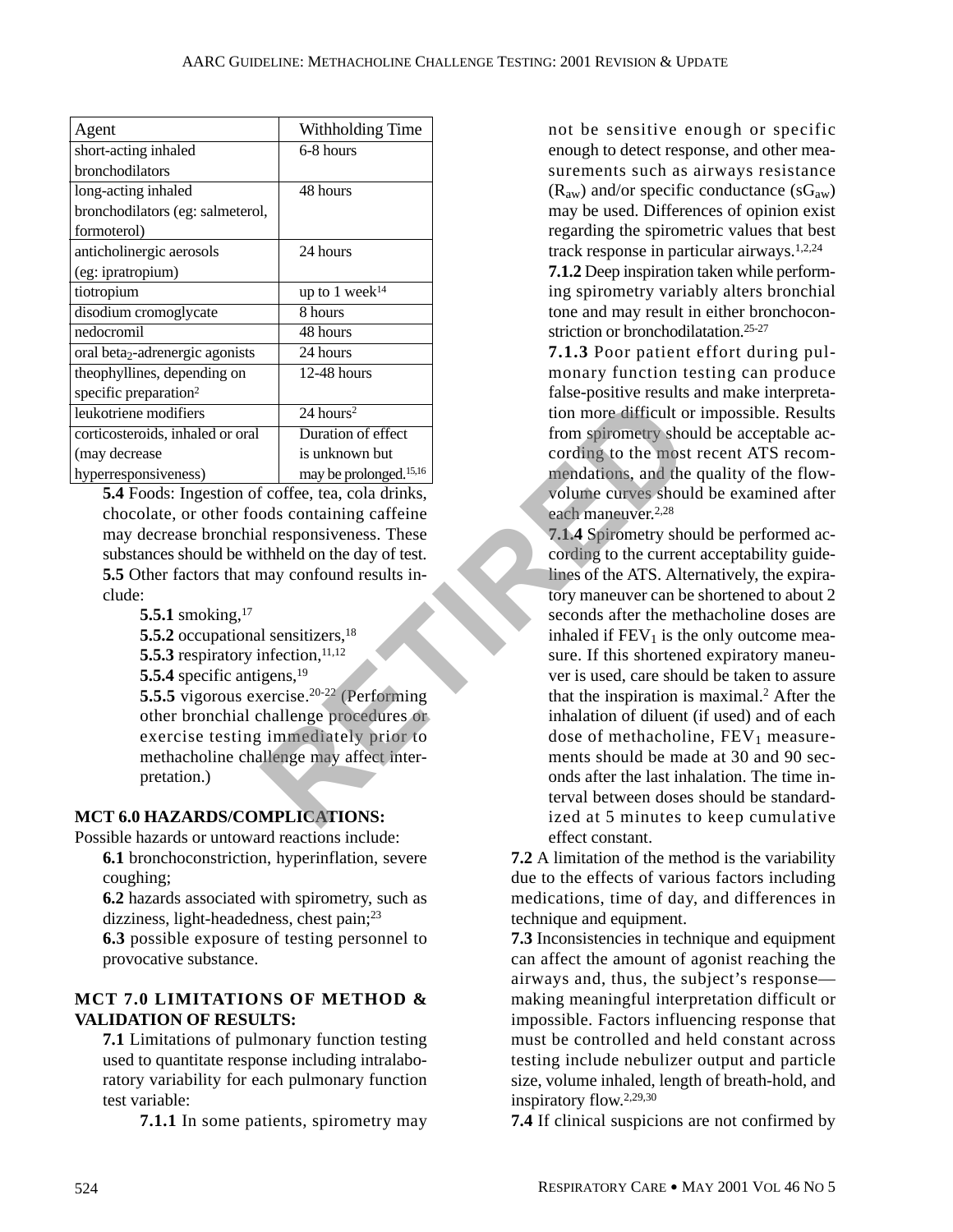one test, additional tests may be indicated. **7.5** The final test report should include:

**7.5.1** PC<sub>20</sub>FEV<sub>1</sub> (ie, the provocative concentration that causes a 20% fall in  $FEV<sub>1</sub>$ ). **7.5.2** comment on the adequacy of spirometric effort and quality of other measurements;

**7.5.3** notation regarding medications known to confound interpretation of results (Section 5.3) taken by the patient prior to testing;

**7.5.4** presence or absence of other factors known to confound interpretation of results (Section 5.4);

**7.5.5** clinical signs and symptoms and clinical appearance during the course of the test and after final dose;

**7.5.6** bronchodilator and dose administered at end of challenge;

**7.5.7** tabular display of data for each test phase including response to bronchodilator at end of challenge.

#### **MCT 8.0 ASSESSMENT OF NEED:**

Need is established by documenting in a subject the presence of one or more of the listed indications or as established by progression through the institution's or the laboratory's protocol decision tree.

#### **MCT 9.0 ASSESSMENT OF TEST QUALITY & VALIDITY OF RESULTS:**

The consensus of the committee is that all diagnostic procedures should follow the quality model described in the NCCLS GP26-A A Quality System Model for Health Care.<sup>31</sup> (Fig. 1) The document describes a laboratory path of workflow model that incorporates all the steps of the procedure. This process begins with patient assessment and the generation of a clinical indication for testing through the application of the test results to patient care. The quality system essentials defined for all health care services provide the framework for managing the path of workflow. A continuation of this model for respiratory care services is further described in NCCLS HS4-A A Quality System Model for Respiratory Care.32 In both quality models the patient is the central focus.

**9.1** General considerations include:

**9.1.1** As part of any quality assurance program, indicators must be developed to monitor areas addressed in the path of workflow.

**9.1.2** Each laboratory should standardize procedures and demonstrate intertechnologist reliability. Test results can be considered valid only if they are derived according to and conform to established laboratory quality control, quality assurance, and monitoring protocols. Final dose;<br>
The and symptoms and<br>
the course of<br>
timal dose;<br>
ator and dose administrations<br>
ator and dose administrations<br>
ator and dose administrations<br>
and the symptoms in monitor areas addressing to and confor-<br>
expos

**9.1.3** Documentation of results, therapeutic intervention (or lack of) and/or clinical decisions should be placed in the patient's medical record.

**9.1.4** The type of medications, dose, and time taken prior to testing and the results of the pretest assessment should be docu-



Fig. 1. Structure for a Quality System Model for a Pulmonary Diagnostics Service (From Reference 31, with permission)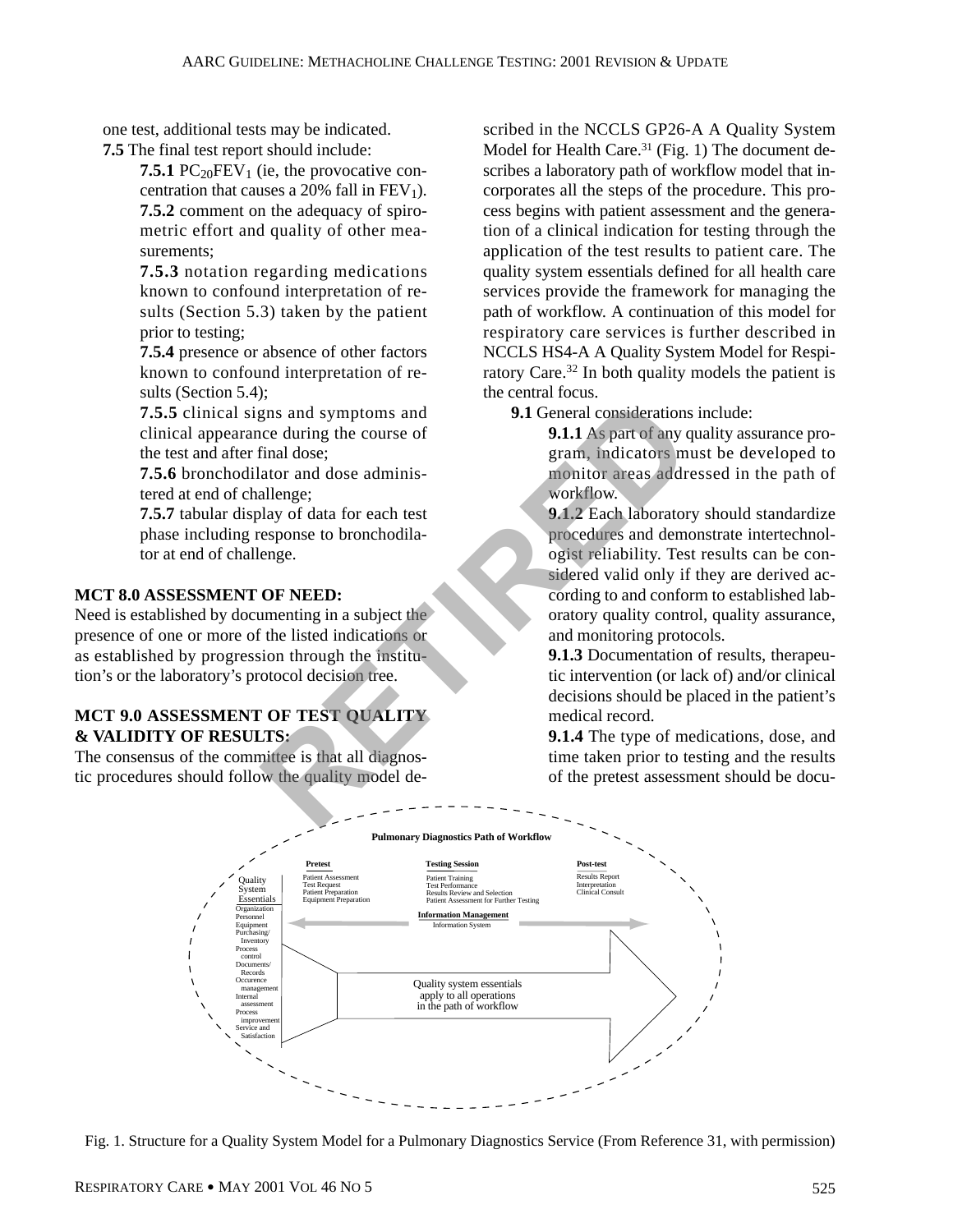mented.

**9.1.5** Report of test results should contain a statement by the technician performing the test regarding test quality (including patient understanding of directions and effort expended) and, if appropriate, which recommendations were not met.

**9.1.6** Test results should be interpreted by a physician, taking into consideration the clinical question to be answered.

**9.1.7** Personnel who do not meet annual competency requirements or whose competency is deemed unacceptable as documented in an occurrence report should not be allowed to participate, until they have received remedial instruction and have been re-evaluated.

**9.1.8** There must be evidence of active review of quality control, proficiency testing, and physician alert, or 'panic' values, on a level commensurate with the number of tests performed.

**9.2** Calibration and quality control measures specific to equipment used in methacholine challenge include:

**9.2.1** the size of the dose received and, thus, the response and its interpretation include nebulizer output, particle size, inspiratory flow, lung volume at beginning of inspiration, and breath-hold time (These factors must be held constant across the testing procedure and from one test to another.); Example the priorium of the dose received and form one contration of the manufacturer)<br>
all instruction and have the manufacturer) and have the manufacturer) and the time of the control, proficiency test-<br>
all inter, or 'p

**9.2.2** excessive variability in measured values including a nonreproducible baseline (FEV<sub>1</sub> variation of more than  $0.2$  L after repeated efforts) makes test results more difficult to interpret.<sup>28</sup>

**9.3** Recommendations related to equipment maintenance and calibration made in the Clinical Practice Guidelines for spirometry<sup>23</sup> and measurement of specific conductance<sup>33</sup> should be addressed.

#### **MCT 10.0 RESOURCES:**

#### **10.1** Equipment:

**10.1.1** Spirometers must meet or exceed ATS requirements<sup>28</sup> and be calibrated appropriately. All other equipment must be appropriately calibrated and maintained.

**10.1.2** A high quality nebulizer with consistent output should be used to produce the aerosol. The particles produced by the nebulizer should have a mass median aerodynamic diameter (MMAD) of 1-4 microns.1 If more than one nebulizer is used in the testing of a given subject, nebulizer output should be measured for each nebulizer to assure a consistent dose. If output measurement is not possible, we recommend the use of the same nebulizer to deliver all concentrations to a given patient.

**10.1.3** The gas powering the nebulizer and/or dosimeter should be at the correct driving pressure or flow (as specified by the manufacturer) and should be maintained at that pressure or flowrate consistently throughout the test.

**10.1.4** Reagents:

**10.1.4.1** The Food & Drug Administration (FDA) approved form of methacholine powder (Provocholine) is available in prepackaged vials ready for dilution. Provocholine and diluent can be obtained from Methapharm Inc, 131 Clarence St, Brantford, Ontario, Canada, N3T 2V6; Telephone 800.287.7686.

**10.1.4.2** The recommended diluent used to dissolve the methacholine is sterile normal saline (0.9% sodium chloride) with or without a preservative (eg, 0.4% phenol).<sup>2</sup> **10.1.4.3** Various strategies have been described for dosing schemes.<sup>10,13,34-38</sup> The range of doses is 0.02-25.0 mg/mL, generally given in doubling doses $1,10,13,24,29$ (ie, 0.02 mg/mL, 0.04 mg/mL, 0.08 mg/mL.). The dosing scheme most recently recommended by the ATS is: diluent, 0.03, 0.06, 0.125, 0.25, 0.5, 1, 2, 4, 8, and 16 mg/mL<sup>2</sup> If a shortened dosing protocol is desired, the ATS recommends: diluent, 0.06, 0.25, 1, 4, and 16 mg/mL.2 Caution should be used with the shortened protocol when testing small children with asthma symptoms. The use of the diluent step is optional.<sup>2</sup> **10.1.4.4** In general, higher concentrations of methacholine solution (ie, > 1.25 mg/mL) are stable for at least 4

months when stored at  $4^{\circ}$  C.<sup>39-41</sup> The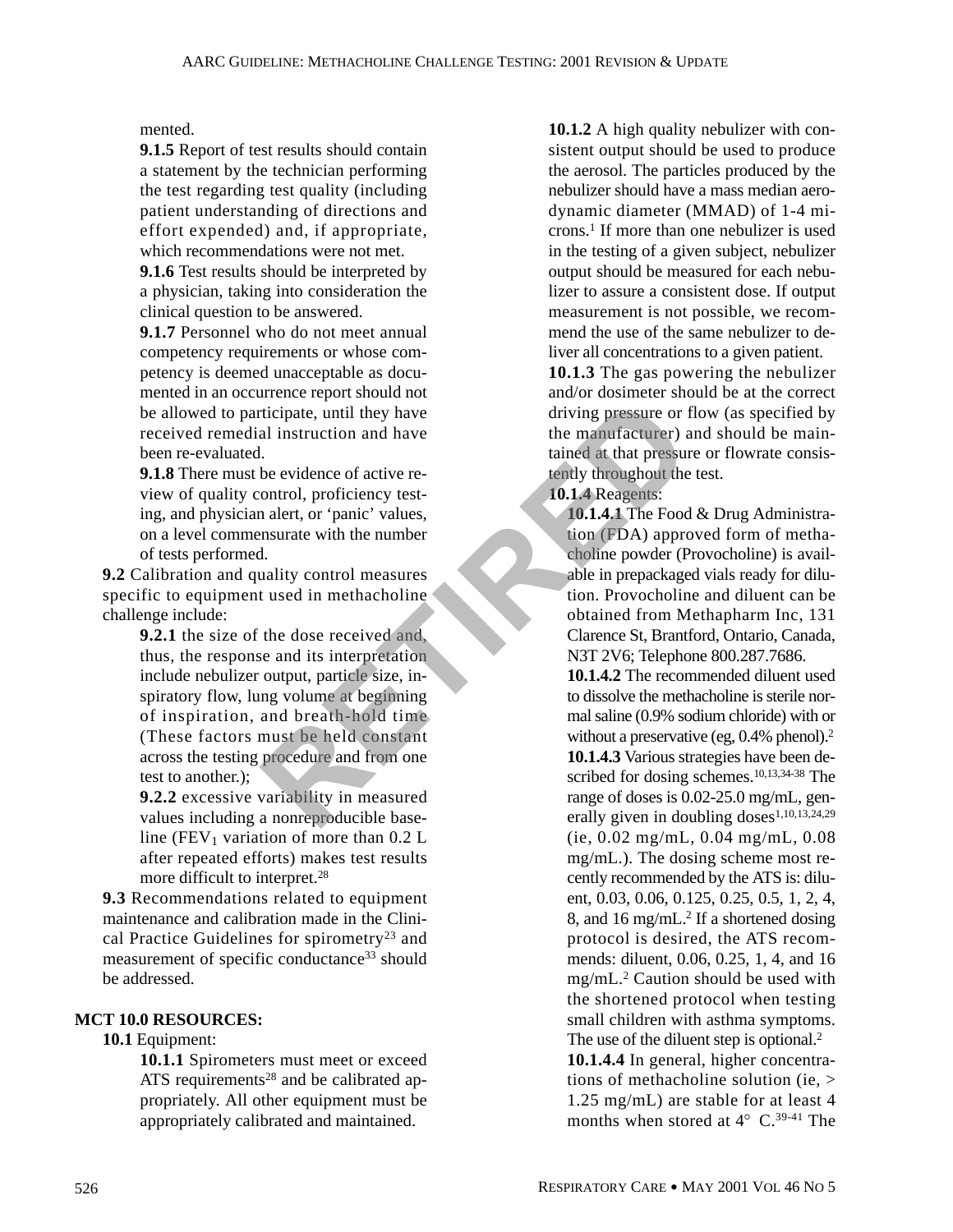package insert for Provocholine recommends that solutions  $> 0.25$  mg/mL be stored for no longer than 2 weeks, with weaker solutions mixed on the day of testing.13

**10.1.4.5** A pharmacist or other welltrained individual should prepare the methacholine reagents according to the manufacturer's recommendations, using sterile technique.

**10.1.4.6** Reagents should be clearly labeled with dose, date prepared, and expiration date.

**10.1.4.7** The test should be administered in a well-ventilated room (with at least 2 complete air exchanges per hour).28 A filter to collect excess particles or an exhaust system to remove provocative material from the room may be desirable.

**10.1.4.8** Oxygen, bronchodilators, and resuscitation equipment should be readily available. $1,24$ 

**10.1.4.9** The need for written consent should be determined within the specific institution.

**10.1.4.10** A pretest questionnaire should be used. An example of a questionnaire can be found in the ATS Methacholine Challenge Guideline.2

#### **10.2** Personnel:

**10.2.1** Methacholine challenge tests should be performed under the direction of a physician trained in pulmonary function testing and experienced in bronchial provocation. Personnel performing the test should be experienced in patient assessment, knowledgeable of and have demonstrated competency in performing this challenge (including reversal of methacholine response), know the associated hazards, and be certified in basic life support. Attainment of the CPFT and/or RPFT credentials is recommended.

**10.2.2** During the testing procedure, a physician knowledgeable in provocation testing procedures and trained to treat acute bronchospasm and use resuscitation equipment must be close enough to respond in an emergency.

#### **MCT 11.0 PATIENT MONITORING:**

**11.1** The  $FEV_1$  is the primary variable to be monitored, and the results of spirometry should meet acceptability and reproducibility recommendations proposed by the ATS.28 A shortened expiratory maneuver can be used in some situations and may be acceptable, and reproducibility after inhalation of some methacholine concentrations may be difficult.2

**11.2** The test should be administered according to the specific protocol, with the number of breaths and the breathing pattern documented.

**11.3** Breath sounds, pulse rate, pulse oximetry, and/or blood pressure may be monitored to assist in patient evaluation and test interpretation.42-45 Patients should not be left unattended during the procedure.

**11.4** In the case of a positive response to provocation (ie,  $\geq$  20% fall in FEV<sub>1</sub>), bronchodilator may be administered to speed recovery. Spirometry should be repeated after bronchodilator administration to ensure that ventilatory function has returned to near baseline (ie, at least 85% of baseline).46 From the collect excess particles air exchanges per<br>
reto collect excess particles air exchanges per<br>
reto collect excess particles air exchanges per<br>
and the collect excess particles air during the procedure.<br>
II.4 In the

#### **MCT 12.0 FREQUENCY:**

**12.1** To ensure that a previous methacholine challenge test does not affect a later test, 230 minutes should be allowed to elapse before the test is repeated.47 Tolerance of methacholine may occur in patients who are not asthmatic when tests are repeated at less than 24-hour intervals.48,49

**12.2** When a test is to be repeated, medications, exposures, time of day, and nebulizer employed should be held constant, if possible.

#### **MCT 13.0 INFECTION CONTROL:**

**13.1** The staff, supervisors, and physician-directors associated with the pulmonary laboratory should be conversant with "Guideline for Isolation Precautions in Hospitals"50 and develop and implement policies and procedures for the laboratory that comply with its recommendations for Standard Precautions and Transmission-Based Precautions.

**13.2** The laboratory's manager and its medical director should maintain communication and cooperation with the institution's infection control service and the personnel health service to help assure consistency and thoroughness in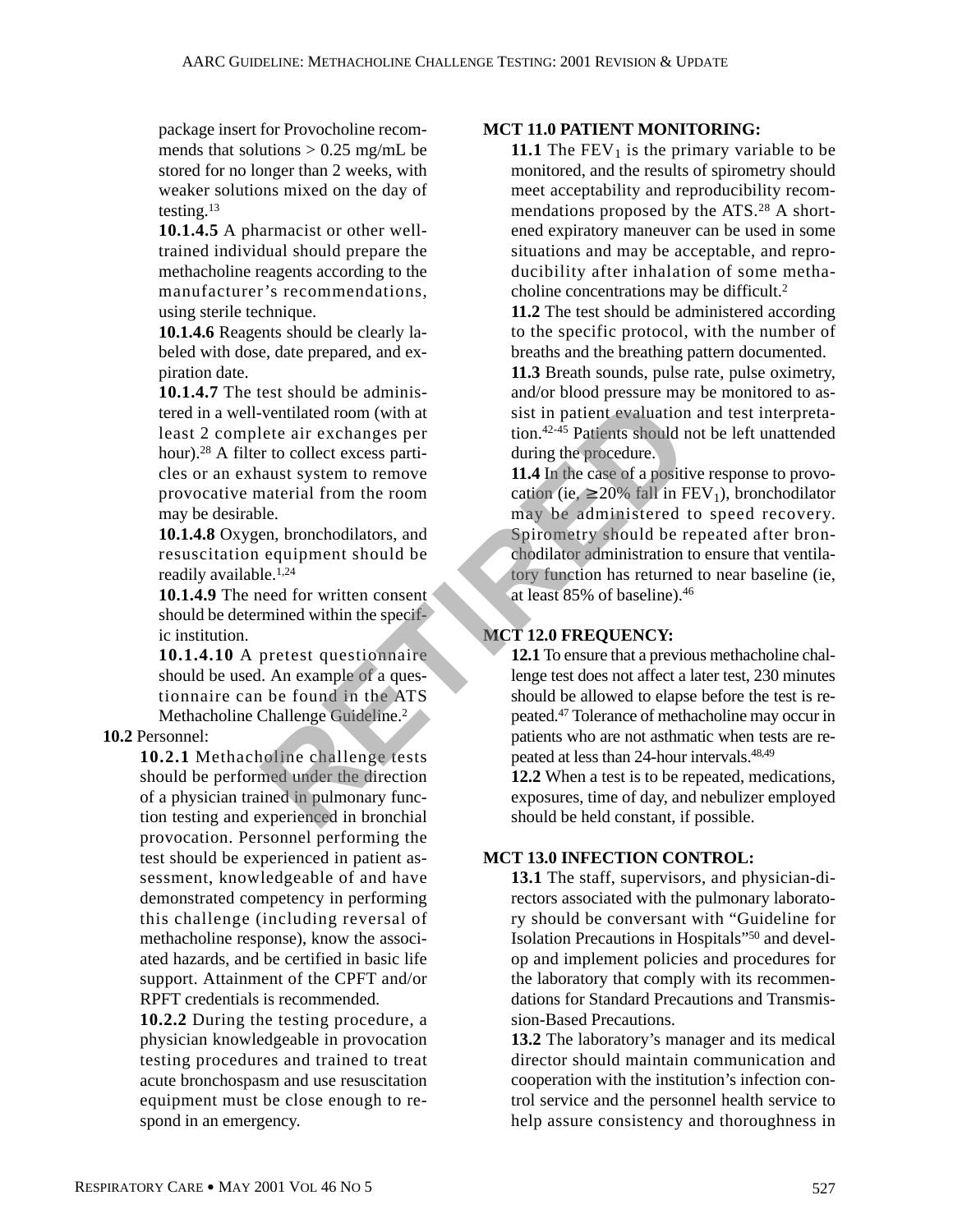complying with the institution's policies related to immunizations, post-exposure prophylaxis, and job- and community-related illnesses and exposures.<sup>51</sup>

**13.3** Primary considerations include adequate handwashing,<sup>52</sup> provision of prescribed ventilation with adequate air exchanges,  $53$  careful handling and thorough cleaning and processing of equipment,<sup>50</sup> and the exercise of particular care in scheduling and interfacing with the patient in whom a diagnosis has not been established.<sup>50</sup>

**13.4** Sterility of reagents should be maintained by proper storage and aseptic handling.

#### **MCT 14.0 AGE-SPECIFIC ISSUES:**

Test instructions and techniques should be given in a manner that takes into consideration the learning ability and communication skills of the patient being tested.

**14.1** Neonatal: This CPG does not apply to neonatal populations.

**14.2** Pediatric: This CPG is appropriate for children who can perform good quality spirometry or body plethysmography  $\geq$  5 years of age). **14.3** Geriatric: This CPG is appropriate for the geriatric population.

#### *Pulmonary Function Testing Clinical Practice Guidelines Committee (principal author is listed first):*

*Jack Wanger MS RRT RPFT, Lenexa KS Susan Blonshine BS RRT RPFT, Mason MI Catherine M Foss, BS RRT RPFT, Ann Arbor MI Carl Mottram, BA RRT RPFT, Chair, Rochester MN Gregg Ruppel MEd RRT RPFT, St Louis MO*

The current Pulmonary Function Clinical Practice Guidelines Committee updated an earlier version (Bronchial provocation. Respir Care 1992;37 (8):902-906) and gratefully acknowledge the contributions of Robert Brown, Michael Kochansky, and Kevin Shrake who provided input to that earlier version.

#### **REFERENCES**

1. Sterk PJ, Fabbri LM, Quanjer PH, Cockcroft DW, O'Byrne PM, Anderson SD, et al. Airway responsiveness: standardized challenge testing with pharmacological, physical and sensitizing stimuli in adults. Report Working Party Standardization of Lung Function Tests, European Community for Steel and Coal. Official Statement of the European Respiratory Society. Eur Respir J Suppl 1993 Mar;16:53-83.

- 2. Crapo RO, Casaburi R, Coates AL, Enright PL, Hankinson JL, Irvin CG, et al. Guidelines for methacholine and exercise challenge testing, 1999. This official statement of the American Thoracic Society was adopted by the ATS Board of Directors, July 1999. Am J Respir Crit Care Med 2000;161(1):309-329.
- 3. Chatham M, Bleeker ER, Smith PL, Rosenthal RR, Mason P, Norman PS. A comparison of histamine, methacholine, and exercise airway reactivity in normal and asthmatic subjects. Am Rev Respir Dis 1982;126(2):235-240.
- 4. Greenspon LW, Gracely E. A discriminate analysis applied to methacholine bronchoprovocation testing improves classification of patients as normal, asthma, or COPD. Chest 1992;102(5):1419-1425.
- 5. Cockcroft DW, Hargreave FE. Airway hyperresponsiveness: relevance of random population data to clinical usefulness. Am Rev Respir Dis 1990;142(3):497-500.
- 6. Cockcroft DW, Murdock KY, Berscheid BA, Gore BP. Sensitivity and specificity of histamine  $PC_{20}$  determination in a random selection of young college students. J Allergy Clin Immunol 1992;89(1 Pt 1):23-30.
- 7. Backer V, Groth S, Dirksen A, Bach-Mortensen N, Hansen KK, Laursen EM, Wendelboe D. Sensitivity and specificity of the histamine challenge test for the diagnosis of asthma in an unselected sample of children and adolescents. Eur Respir J 1991;4(9):1093-1100. **EXECUTE:**<br>
A Greenspon LW, Gracely E. A disingues should be given in<br>
to methacholine bronchoprovocation<br>
singles should be given in<br>
to methacholine bronchoprovocation<br>
sing on skills of the patient<br>  $1992;102(3);1419;142$ 
	- 8. Perpina M, Pellicer C, de Diego A, Compte L, Macian V. Diagnostic value of the bronchial provocation test with methacholine in asthma: a Bayesian analysis approach. Chest 1993;104(1):149-154.
	- 9. Fish JE. Bronchial challenge testing. In: Middleton E, editor. Allergy: principles and practice, 4th ed. St Louis: Mosby Year Book: 1993.
	- 10. Chai H, Farr RS, Froehlich LA, Mathison DA, McLean JA, Rosenthal RR, et al. Standardization of bronchial inhalation challenge procedures. J Allergy Clin Immunol 1975;56(4):323-327.
	- 11. Empey DW, Laitinen LA, Jacobs L, Gold WM, Nadel JA. Mechanisms of bronchial hyperreactivity in normal subjects after upper respiratory tract infection. Am Rev Respir Dis 1976;113(2):131-139.
	- 12. Cheung D, Dick EC, Timmers MC, de Klerk EP, Spaan WJ, Sterk PJ. Rhinovirus inhalation causes long-lasting excessive airway narrowing in response to methacholine in asthmatic subjects in vivo. Am J Respir Crit Care Med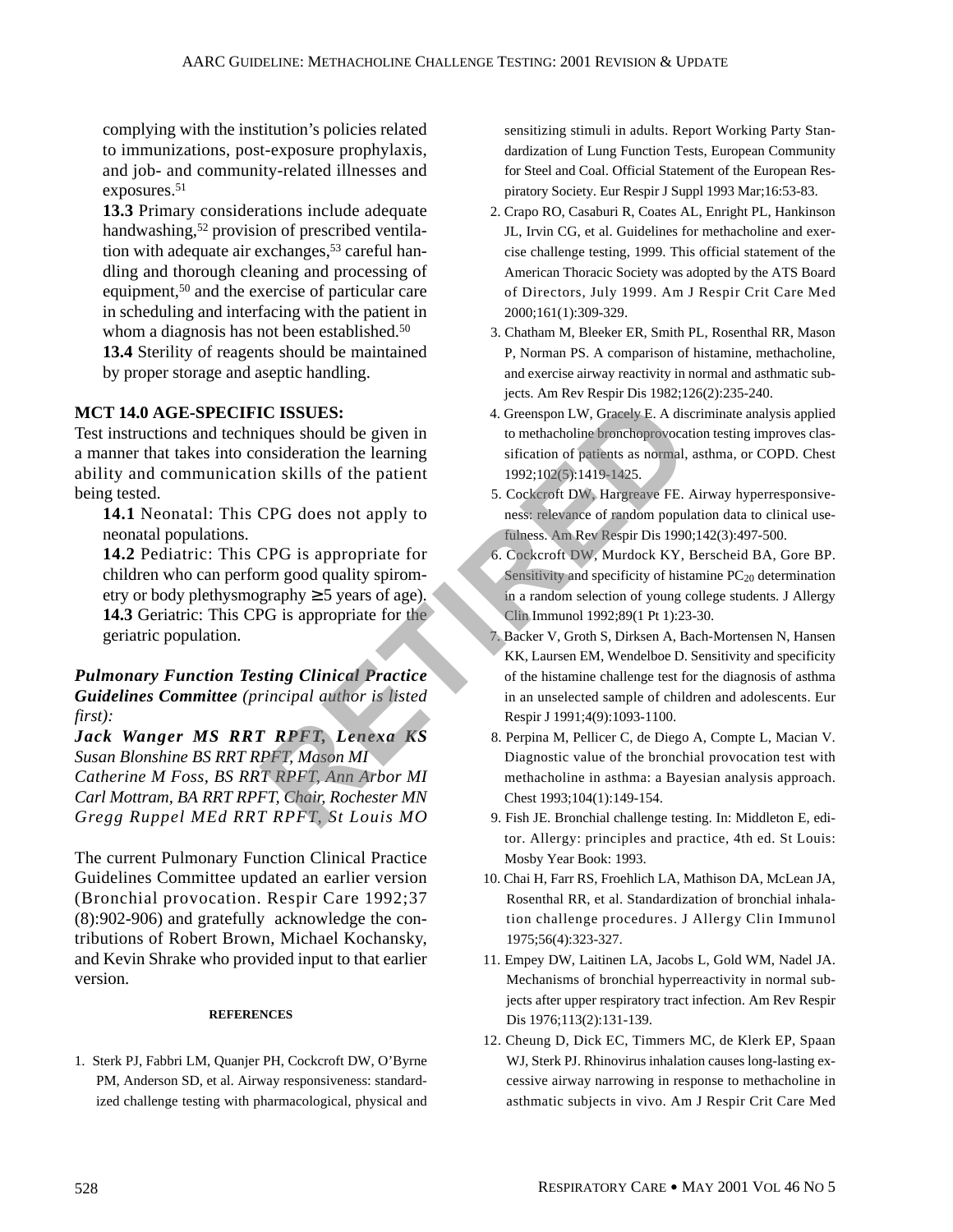1995;152(5 Pt 1):1490-1496.

- 13. Package insert. Provocholine. Methapharm Inc, 131 Clarence St, Brantford, Ontario, Canada, N3T 2V6; Telephone 800.287.7686
- 14. O'Connor BJ, Towse LJ, Barnes PJ. Prolonged effect of tiotropium bromide on methacholine-induced bronchoconstriction in asthma. Am J Respir Crit Care Med 1996;154(4 Pt 1):876-880.
- 15. Juniper EF, Kline PA, Vanzieleghem MA, Ramsdale EH, O'Byrne PM, Hargreave FE. Effect of long-term treatment with an inhaled corticosteroid (budesonide) on airway hyperresponsiveness and clinical asthma in nonsteroid-dependent asthmatics. Am Rev Respir Dis 1990;142(4):832-836.
- 16. Freezer NJ, Croasdell H, Doull IJM, Holgate ST. Effect of regular inhaled beclomethasone on exercise and methacholine airway responses in school children with recurrent wheeze. Eur Respir J 1995;8(9):1488-1493.
- 17. Jensen EJ, Dahl R, Steffensen F. Bronchial reactivity to cigarette smoke in smokers: repeatability, relationship to methacholine reactivity, smoking and atopy. Eur Respir J 1998;11(3):670-676.
- 18. Lemiere C, Cartier A, Dolovich J, Chan-Yeung M, Grammer L, Ghezzo H, et al. Outcome of specific bronchial responsiveness to occupational agents after removal from exposure. Am J Respir Crit Care Med 1996;154(2 Pt 1):329- 333.
- 19. Cockcroft DW, Swystun VA, Bhagat R. Interaction of inhaled beta-2 agonist and inhaled corticosteroid on airway responsiveness to allergen and methacholine. Am J Respir Crit Care Med 1995;152(5 Pt 1):1485-1489.
- 20. Anderson SD. Exercise-induced asthma: the state of the art. Chest 1975;87 (Suppl 5):S191-S197.
- 21. Godfrey S, Silverman M, Anderson SD. Problems of interpreting exercise-induced asthma. J Allergy Clin Immunol 1973;52(4):199-209.
- 22. Edmunds AT, Tooley M, Godfrey S. The refractory period after exercise-induced asthma: its duration and relation to the severity of exercise. Am Rev Respir Dis 1978; 117(2):247-254.
- 23. American Association for Respiratory Care. AARC Clinical Practice Guideline: Spirometry, 1996 update. Respir Care 1996;41(7):629-636.
- 24. Spector SL. Bronchial inhalation challenges with aerosolized bronchoconstrictive substances. In: Spector SL, editor. Provocative challenge procedures. Boca Raton FL: CRC Press; 1983: 148.
- 25. Orehek J, Nicoli MM, Delpierre S, Beaupre A. Influence of the previous deep inspiration on the spirometric measure-

ment of provoked bronchoconstriction in asthma. Am Rev Respir Dis 1981;123(3):269-272.

- 26. Gayrard P, Orehek J, Grimaud C, Charpin J. Bronchoconstrictor effects of a deep inspiration in patients with asthma. Am Rev Respir Dis 1975;111(4):433-439.
- 27. Lloyd TC. Bronchoconstriction in man following single deep inspirations. J Appl Physiol 1963;18:114-116.
- 28. American Thoracic Society. Standardization of spirometry, 1994 update. Am J Respir Crit Care Med 1995; 152(3):1107-1136.
- 29. Merkus PJFM, van Essen-Zandvliet EEM, Parlevliet E, Borsboom G, Sterk PJ, Kerrebijn KF, Quanjer PH. Changes of nebulizer output over the years. Eur Respir J 1992;5(4):488-491.
- 30. Ryan G, Dolovich MB, Obminski G, Cockcroft DW, Juniper E, Hargreave FE, Newhouse MT. Standardization of inhalation provocation tests: influence of nebulizer output, particle size, and method of inhalation. J Allergy Clin Immunol 1981;67(2):156-161.
- 31. National Committee for Clinical Laboratory Standards (NCCLS). GP26-A A quality system model for health care: approved guideline (1999). Available from NCCLS: phone 610-688-0100; Fax 610-688-0700;e-mail exoffice@ nccls.org. A Holgate ST. Effect of a SO. Ryan G, Dolovich MB, Obmins<br>
Sone on exercise and methanine riper E, Hargreave FE, Newhous<br>
School children with recurrent inhalation provocation tests: infl.<br>
(9):1488-1493.<br>
The P. Bronchial
	- 32. National Committee for Clinical Laboratory Standards (NCCLS). NCCLS. HS4-A A quality system model for respiratory care: approved guideline. Available from NCCLS: phone 610-688-0100; Fax 610-688-0700; e-mail exoffice@nccls.org.
	- 33. American Association for Respiratory Care. AARC Clinical Practice Guideline: Body plethysmography: 2001 revision & update. Respir Care 2001;46(5):506-513.
	- 34. Chatham M, Bleecker ER, Norman P, Smith PL, Mason P. A screening test for airways reactivity: an abbreviated methacholine inhalation challenge. Chest 1982;82(1):15- 18.
	- 35. Schmidt LE, Thorne PS, Watt JL, Schwartz DA. Is an abbreviated bronchial challenge with histamine valid? Chest 1992;101(1):141-145.
	- 36. Yan K, Salome C, Woolcock AJ. Rapid method for measurement of bronchial responsiveness. Thorax 1983; 38(10):760-765.
	- 37. Corrao WM, Braman SS, Irwin RS. Chronic cough as the sole presenting manifestation of bronchial asthma. N Engl J Med 1979;300(12):633-637.
	- 38. Cockcroft DW, Killian DN, Mellon JJ, Hargreave FE. Bronchial reactivity to inhaled histamine: a method and clinical survey. Clin Allergy 1977;7(3):235-243.
	- 39. MacDonald NC, Whitmore CK, Makoid MC, Cobby J. Sta-